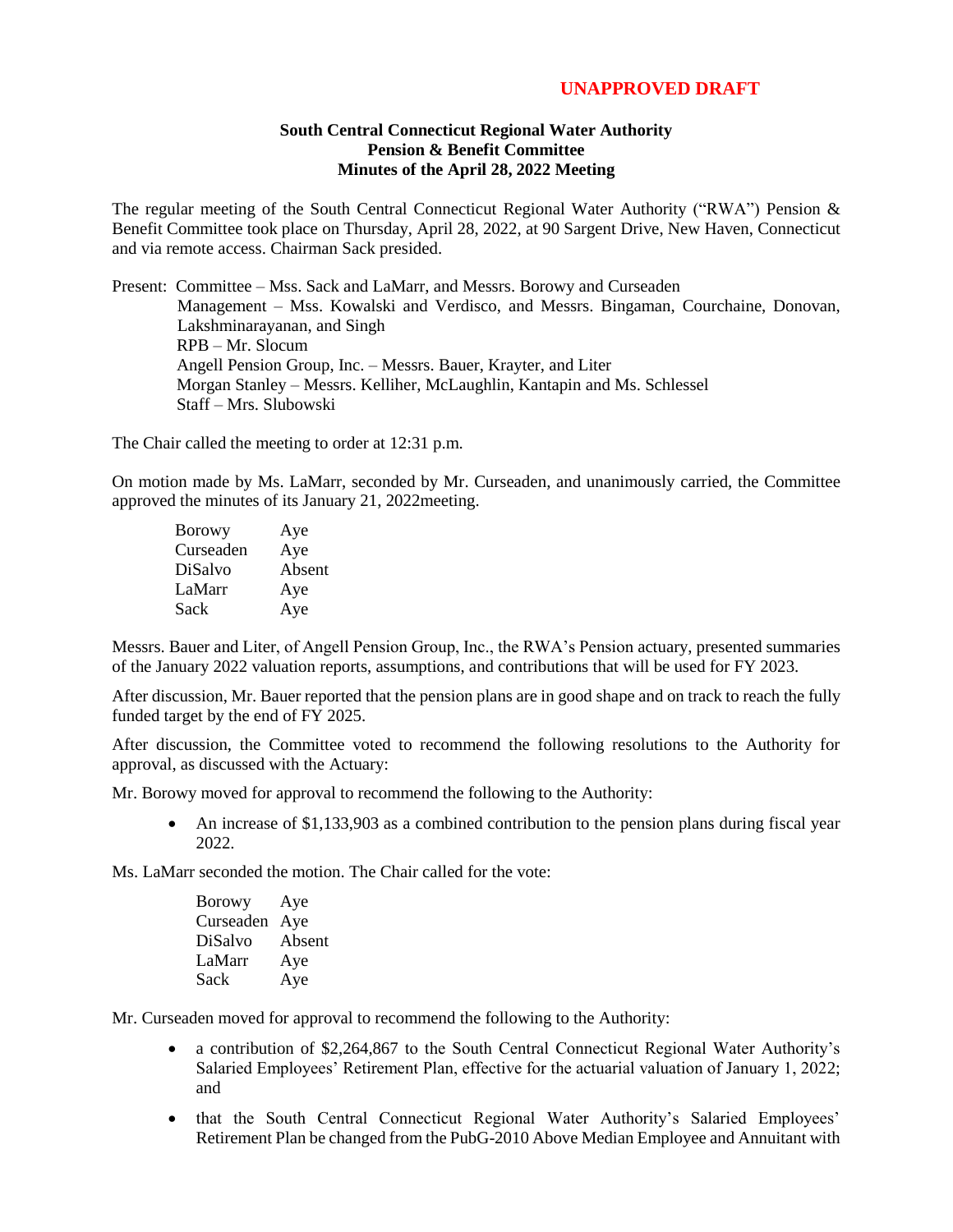Scale MP-2020 generational improvements (M/F) to the PubG-2010 Above Median Employee and Annuitant with Scale MP-2021 generational improvements (M/F), effective for the actuarial valuation of January 1, 2022; and

- a contribution of \$912,974 to the South Central Connecticut Regional Water Authority's Union Employees' Retirement Plan, effective for the actuarial valuation of January 1, 2022; and
- that the South Central Connecticut Regional Water Authority's Union Employees' Retirement Plan be changed from the PubG-2010 Total Employee and Annuitant with Scale MP-2020 generational improvements (M/F) to the PubG-2010 Total Employee and Annuitant with Scale MP-2021 generational improvements (M/F), effective for the actuarial valuation of January 1, 2022; and

Ms. LaMarr seconded the motion. The Chair called for the vote:

Borowy Aye Curseaden Aye DiSalvo Absent LaMarr Aye Sack Aye

Ms. LaMarr moved for approval to recommend the following to the Authority:

- a contribution of \$1,737,894 to the South Central Connecticut Regional Water Authority's Retired Employees' Contributory Welfare Trust, effective for the actuarial valuation of January 1, 2022; and
- the South Central Connecticut Regional Water Authority's Retired Employees' Contributory Welfare Trust be changed from the PubG.H.-2010 Employee, Healthy Annuitant, and Contingent Survivor with Scale MP-2020 generational improvements (M/F) to the PubG.H.- 2010 Employee, Healthy Annuitant, and Contingent Survivor with Scale MP-2021 generational improvements (M/F), effective as of the actuarial valuation of January 1, 2022; and

Mr. Curseaden seconded the motion. The Chair called for the vote:

Borowy Aye Curseaden Aye DiSalvo Absent LaMarr Aye Sack Aye

At 1:15 p.m., Mr. Liter withdrew from the meeting.

Mr. Kelliher and Ms. Schlessel of Morgan Stanley, RWA's Pension Investment Advisor, held a discussion on Environmental, Social and Governance portfolio (ES&G) impacts, Morgan Stanley's impact quotient, and other ES&G portfolio considerations, which included:

- Portfolio Impact Summary
- Selected Impact Objectives
- Individual Fixed Income Securities
- Issues of Concern
- Next Steps

At 1:45 p.m., Ms. Schlessel withdrew from the meeting.